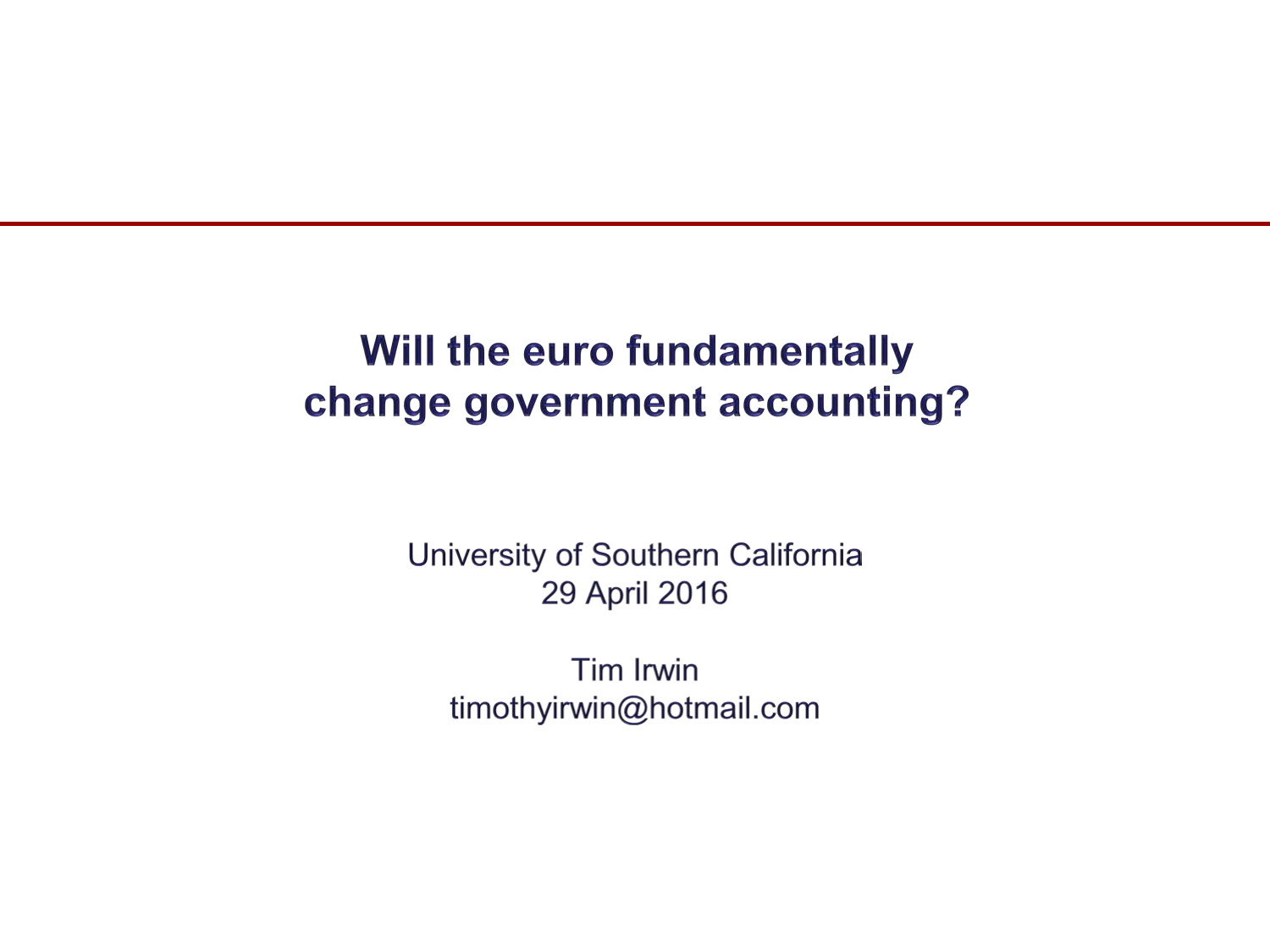#### **The euro creates new pressures on government accounting**

- Usually, external pressures on national governments to improve their accounting are weak
- The situation for firms and local governments is quite different
- But the euro changes things: the debt and deficit rules mean that one government's accounting matters to other governments
- It creates new *inter-governmental* pressure for change
- Before the crisis, there were improvements in fiscal statistics—though still large problems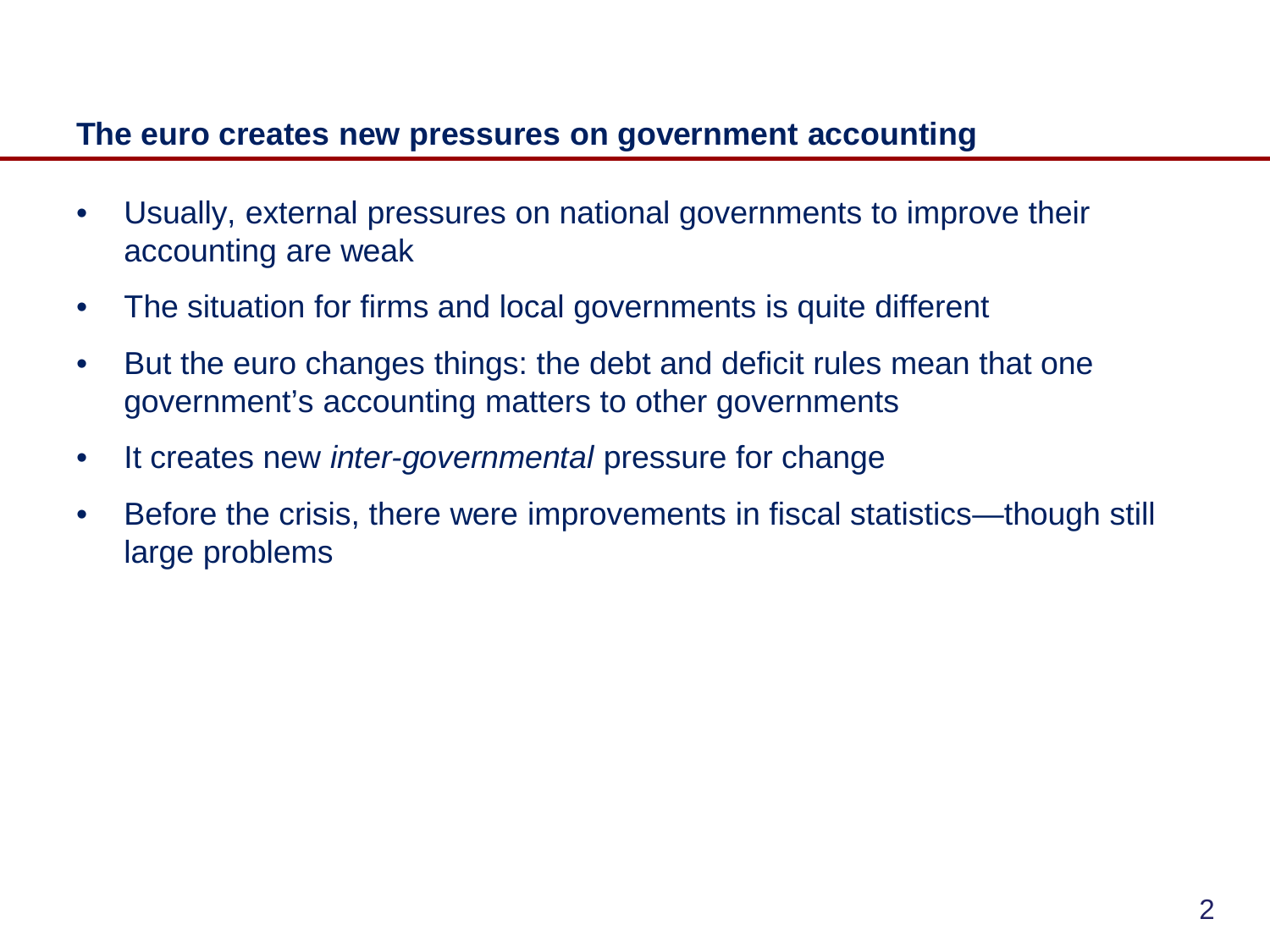# **But it hasn't yet had a big impact on the underlying accounting**

Availability of accrual financial statements for central government

|                             | Not available in 2014                                                                                                      | <b>Available in 2014</b>                                                                                     |
|-----------------------------|----------------------------------------------------------------------------------------------------------------------------|--------------------------------------------------------------------------------------------------------------|
| Not available in<br>2003    | <b>Belgium Cyprus Germany</b><br><b>Greece Ireland Italy</b><br><b>Luxembourg Netherlands</b><br>Norway Portugal Singapore | <b>Austria Denmark France</b><br>Hong Kong Israel<br><b>Japan Korea Switzerland</b><br><b>United Kingdom</b> |
| <b>Available in</b><br>2003 |                                                                                                                            | Australia Canada Spain<br><b>Iceland Finland</b><br><b>New Zealand Sweden</b><br><b>United States</b>        |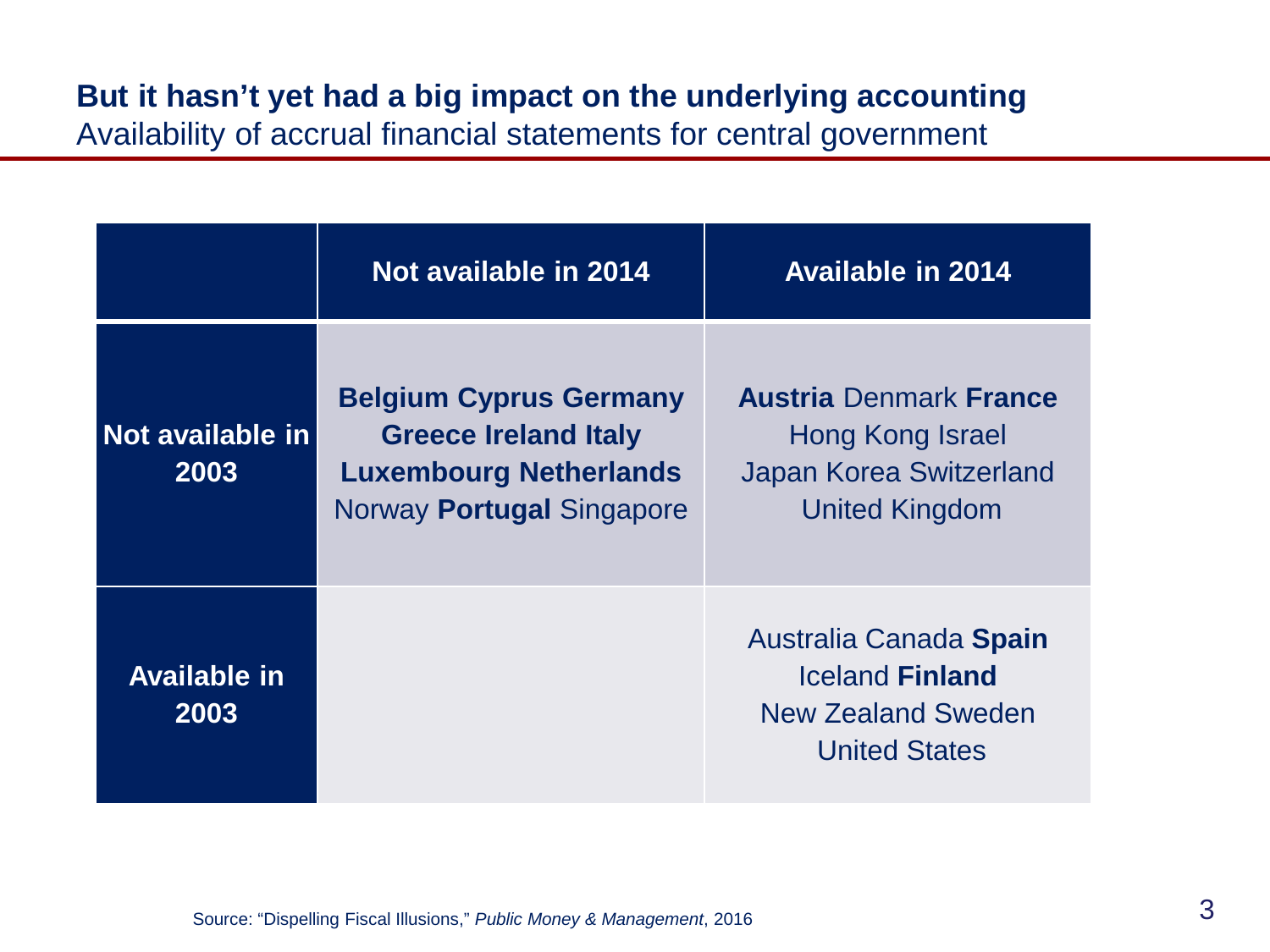#### **The euro-zone crisis, however, reinforces the pressures**

- Problems in public finances and its measurement were not a main cause of the crisis in most euro-zone countries (e.g., Spain and Ireland)
- But the crisis has
	- Highlighted fiscal spillovers
	- Drawn further attention to government debts and deficits
	- Put weaknesses in their measurement in the spotlight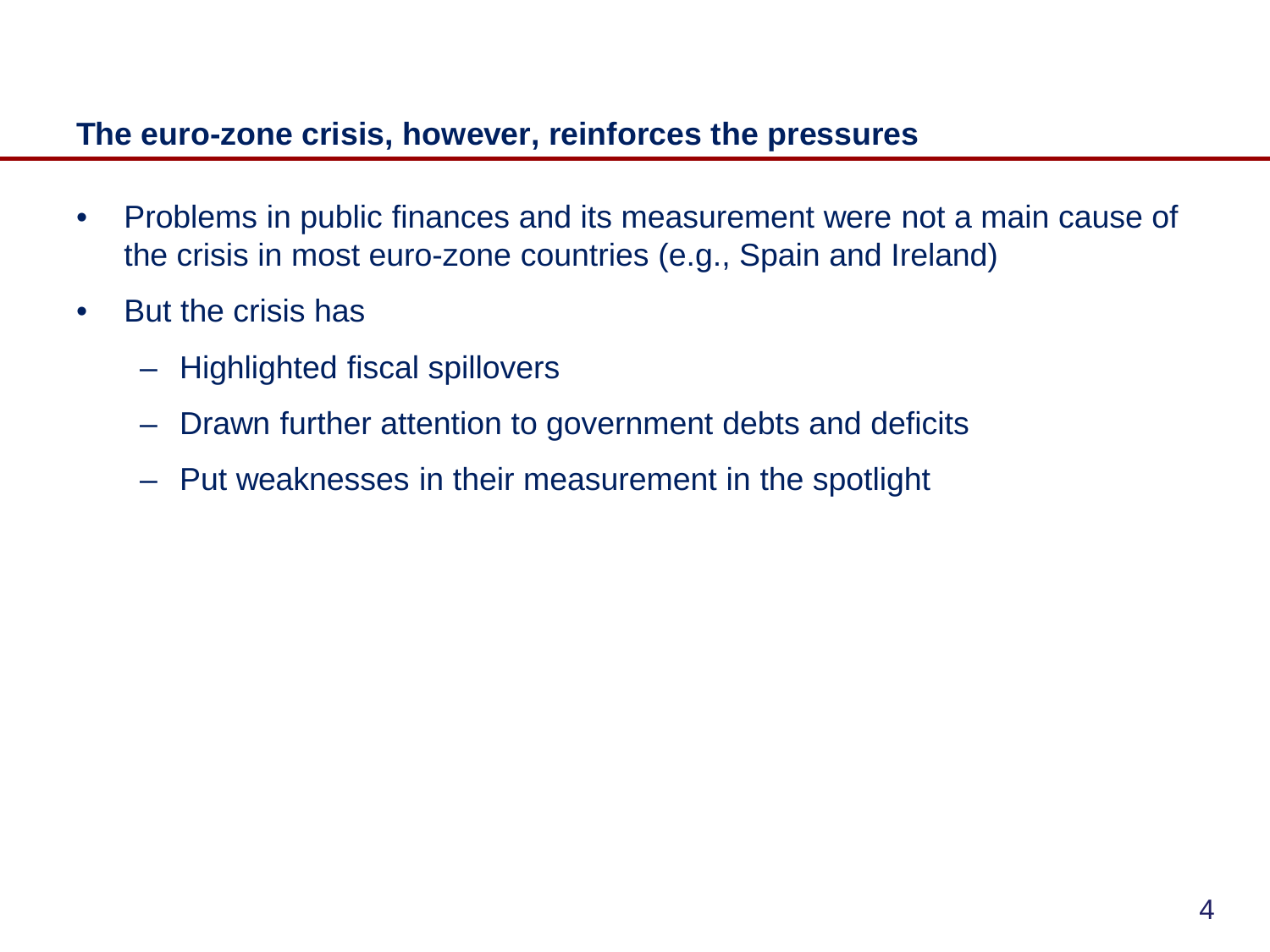### **What kind of changes will those pressures encourage?**

- European-wide standardization of accounting rules (EPSAS)
- Accrual rules in particular—in part since the deficit rule is accrual based
- These pressures reinforce the international trend toward accrual accounting
- But they may also lead to some twists:
	- New emphasis on net lending/net borrowing
	- New attention to general government